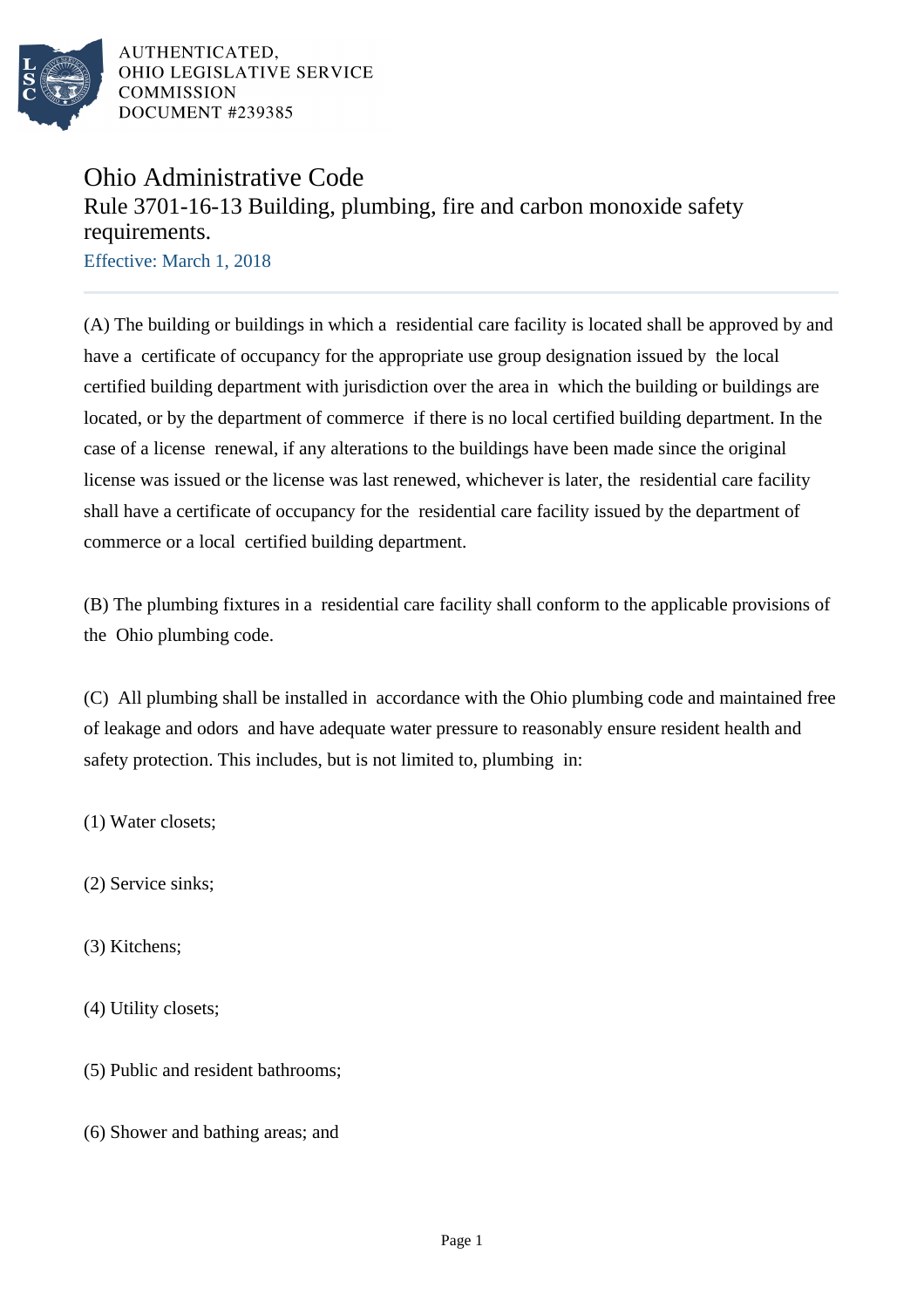

(7) Drinking fountains.

(D) Lavatories, bathing facilities, and shower facilities shall be provided with pressure balancing thermostatic mixing devices in accordance with the Ohio plumbing code to prevent unanticipated changes in hot water temperatures.

(E) The water supply for a residential care facility shall be taken from a public supply, if available. Each residential care facility using a water source other than a public water system shall comply with all applicable local and state regulations regarding the construction, development, installation, alteration, and use of private water systems.

(F) Each residential care facility not using a public sewage disposal system shall comply with all applicable local and state regulations regarding the construction, development, installation, alteration, and use of household sewage disposal systems.

(G) Each residential care facility shall comply with all the applicable state fire code standards of Chapter 1301:7-7 of the Administrative Code.

(H) Each residential care facility shall be inspected for fire safety in accordance with paragraph (A) of rule 3701-16-04 of the Administrative Code.

(I) Each residential care facility shall provide paths of clear and unobstructed access to egress exits. Additionally, the propping open of a door through the use of door stops, wedges, or other devices shall be prohibited.

(J) Each residential care facility shall develop and maintain a written disaster preparedness plan to be followed in case of emergency or disaster. A copy of the plan shall be readily available at all times within the residential care facility. Such plan shall include the following:

(1) Procedures for evacuating all individuals in the residential care facility, which shall include the following:

(a) Provisions for evacuating residents with impaired mobility; and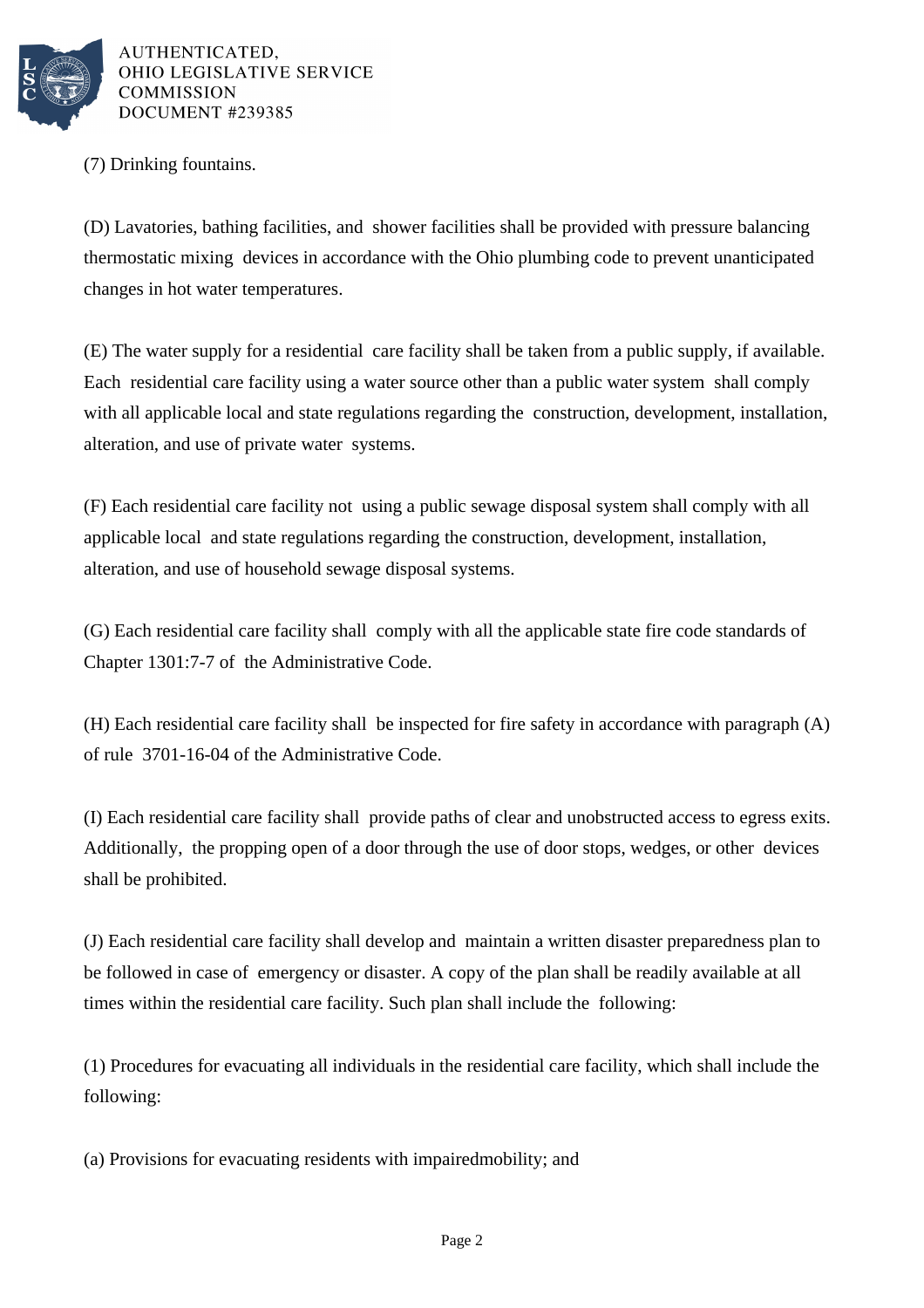

(b) Provisions for transporting all of the residents of the residential care facility to a predetermined appropriate facility or facilities that will accommodate all the residents of the residential care facility in case of a disaster requiring evacuation of the residential care facility.

(2) A plan for protection of all persons in the event of fire and procedures for fire control and evacuation, including a fire watch and the prompt notification of the local fire authority and state fire marshal's office when a fire detection, fire alarm, or sprinkler system is impaired or inoperable. For purposes of this rule, "fire watch" means the process required in the Ohio fire code for detecting and immediately alerting residents, staff, and the responding fire department of a fire or other emergency while the building's fire alarm or sprinkler system is impaired, inoperable or undergoing testing;

(3) Procedures for locating missing residents, including notification of local law enforcement;

(4) Procedures for ensuring the health and safety of residents during severe weather situations, such as tornadoes and floods, and designation of tornado shelter areas in the facility; and

(5) Procedures, as appropriate, for ensuring the health and safety of residents in residential care facilities located in close proximity to areas known to have specific disaster potential, such as airports, chemical processing plants, and railroad tracks.

(K) Each residential care facility shall conduct the following drills unless the state fire marshal allows a home to vary from this requirement and the residential care facility has written documentation to this effect from the state fire marshal:

(1) Twelve fire exit drills, one conducted on each shift at least every three months to familiarize staff members and residents with signals, evacuation procedures and emergency action required under varied times and conditions. Fire exit drills shall include the transmission of a fire alarm signal to the appropriate fire department or monitoring station, verification of receipt of that signal, and simulation of emergency fire conditions except that the movement of infirm and bedridden residents to safe areas or to the exterior of the structure is not required. Drills conducted between nine p.m. and six a.m. may use a coded announcement instead of an audible alarm. Residential care facilities that have an alarm system that is not capable of sending a fire alarm signal if an audible alarm is not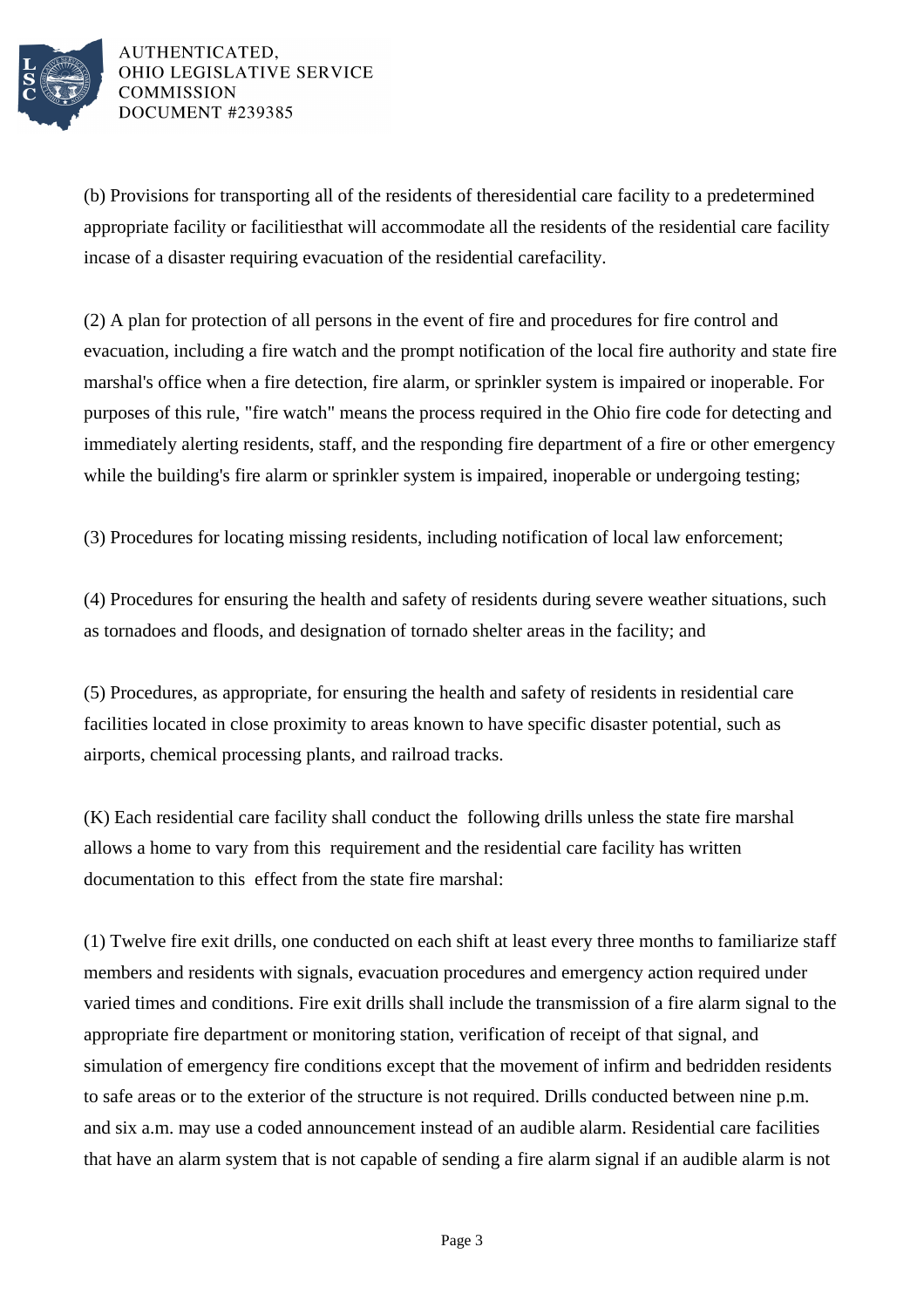

used shall transmit a fire alarm signal and verify receipt of that signal no more than twelve hours after the coded announcement. Fire drills shall meet the following requirements.

(a) Each staff member shall participate in at least one fire drill annually.

(b) One staff member with knowledge of the disaster preparedness plan and the fire evacuation routes shall be designated to observe and evaluate each drill and shall not participate in that drill.

(c) Residents capable of self-evacuation shall be actually evacuated to safe areas or to the exterior of the residential care facility in at least two fire drills a year on each shift. Movement of nonambulatory residents to safe areas or to the exterior of the facility is not required.

(2) At least two disaster preparedness drills per year, one of which shall be a tornado drill which shall occur during the months of March through July.

(3) The residential care facility shall reset the alarms after each drill.

(L) Each residential care facility shall investigate and take corrective action for all problems encountered in the drills required under paragraph (K) of this rule.

(M) Each residential care facility shall keep a written record and evaluation of each fire drill which shall include the date, time, staff member attendance, method of activation, effectiveness of the drill procedures, number of individuals evacuated, total time for evacuation, and the weather conditions during the evacuation, and of each tornado drill. The records shall also describe any problems encountered and the corrective actions taken. This record shall be on file in the facility for three years.

(N) Each residential care facility shall post in a conspicuous place in each section or floor of the residential care facility a correctly oriented wall-specific floor plan designating room use, locations of alarm sending stations, evacuation routes and exits, fire alarms and fire extinguishers, and flow of resident evacuation.

(O) The buildings in which a residential care facility is housed shall be equipped with both an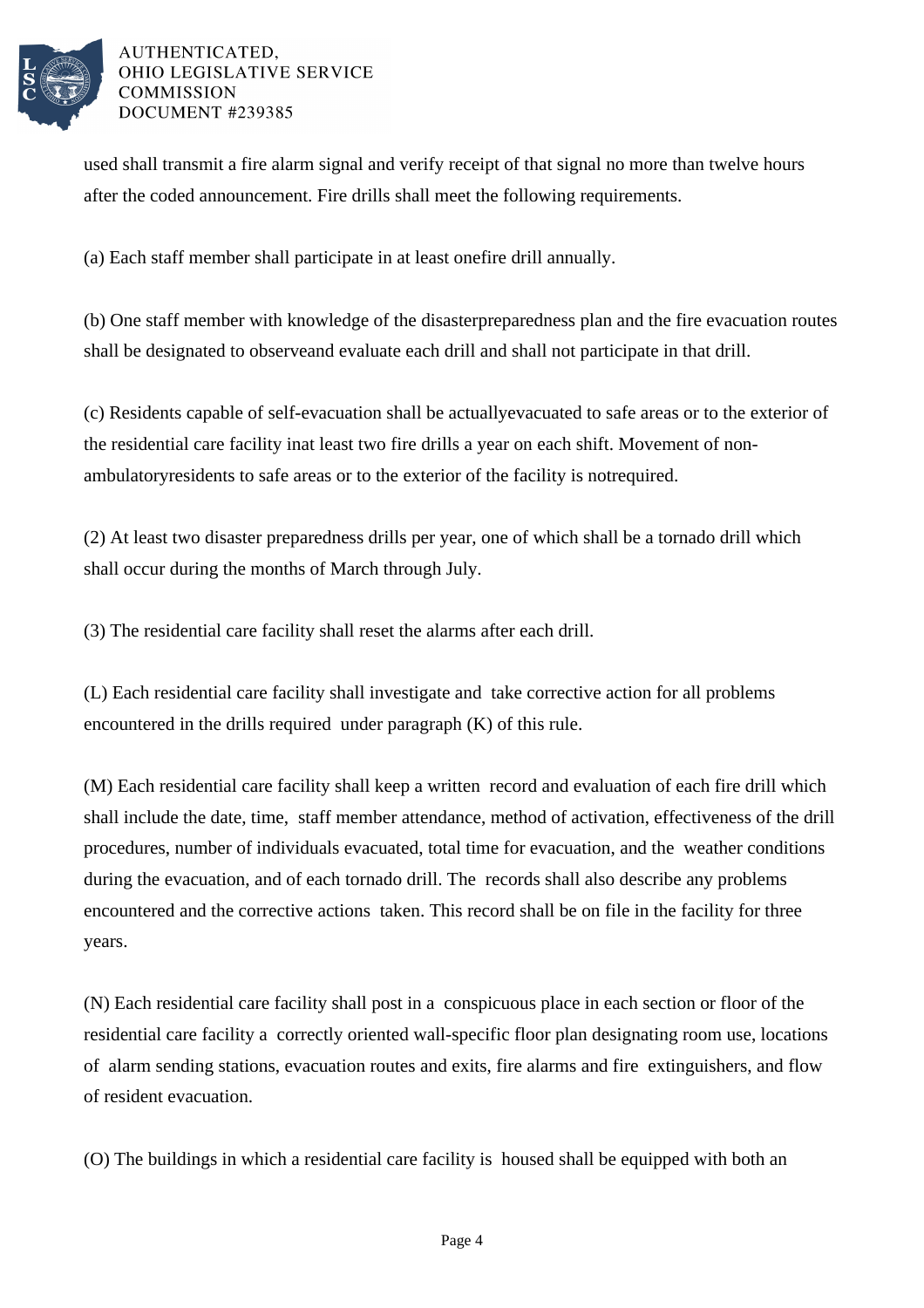

automatic fire extinguishing system and fire alarm system. Such systems shall conform to standards set forth in rules 4101:1-1 to 4101:1-35 and rules 1301:7-7-01 to 1301:1-7-47 of the Administrative Code. Records of the installation, testing and maintenance of both systems shall be kept at the facility and produced for inspection upon request.

(P) All staff members in each residential care facility shall be trained in fire control and evacuation procedures within three working days of beginning employment. A staff member shall not stay alone in the residential care facility with residents until the staff member has received the training in fire control and evacuation procedures required by this rule.

(Q) Each residential care facility shall provide for annual training in fire prevention for regularly scheduled staff members on all shifts to be conducted by the state fire marshal or township, municipal or local legally constituted fire department. Records of this training shall be kept at the facility.

(R) Each residential care facility shall train all residents in the proper actions to take in the event of fire, tornado, disaster, or other emergency.

(S) Each residential care facility shall conduct at least monthly a fire safety inspection which shall be recorded on forms provided by the department and kept on file in the facility for three years.

(T) Each residential care facility licensed prior to the effective date of this rule with a permanently installed fuel-burning appliance(s) shall, within twelve months of the effective date of this rules, install and maintain carbon monoxide alarms or carbon monoxide detectors in accordance with manufacturer's directions. Carbon monoxide alarms or carbon monoxide detectors shall be installed in:

(1) Each room containing a permanently installed fuel-burning appliance; and

(2) A central location on every habitable level and in every heating/ventilation/air conditioning zone of the building.

(U) Each residential care facility licensed on or after the effective date of this rule with a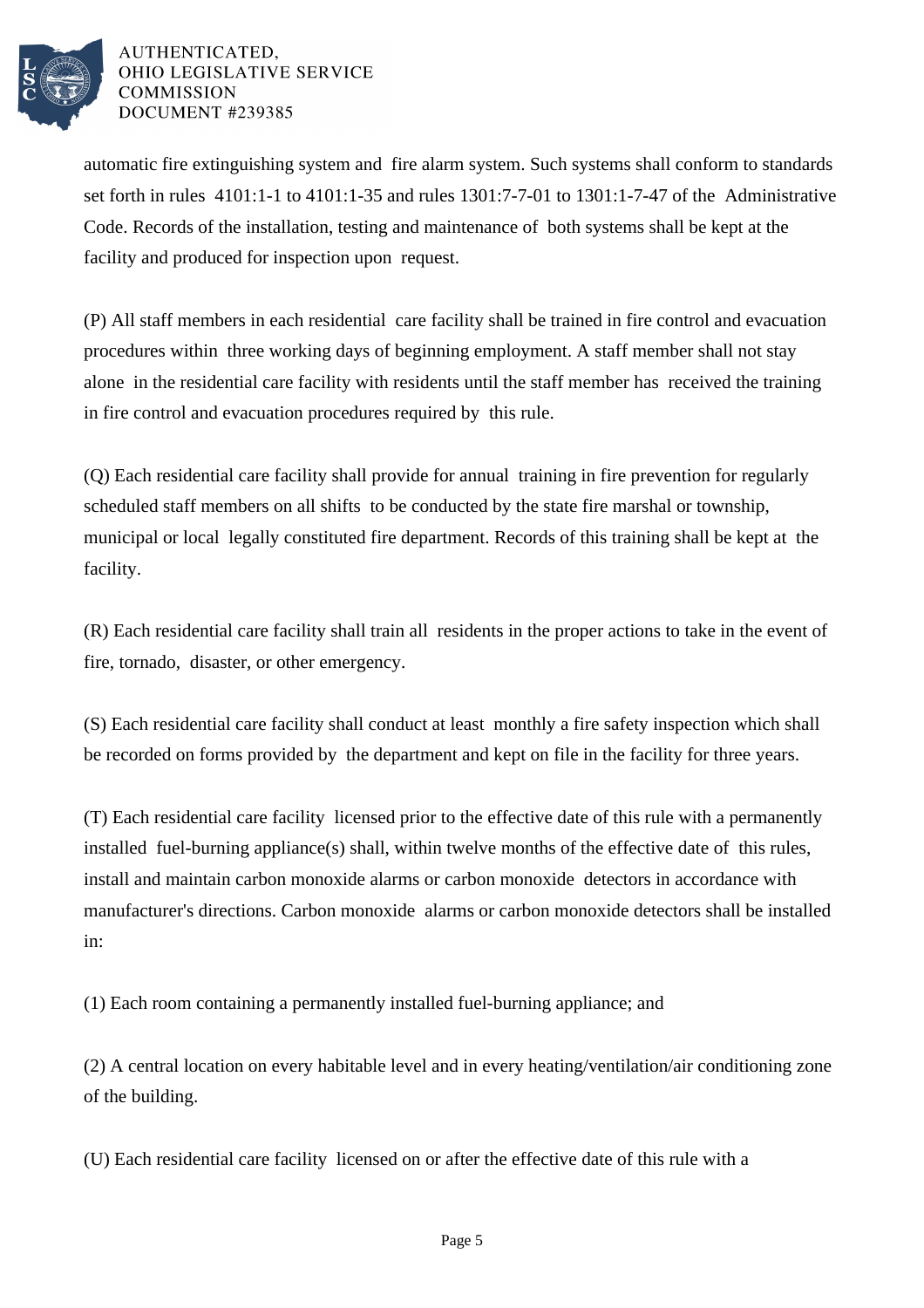

permanently installed fuel-burning appliance(s) shall install and maintain carbon monoxide detectors in accordance with manufacturer's directions. Carbon monoxide detectors shall be installed in:

(1) Each room containing a permanently installed fuel-burning appliance; and

(2) A central location on every habitable level and in every heating/ventilation/air conditioning zone of the building.

(V) For purposes of this rule:

(1) "Carbon monoxide alarm" means a single- or multiple-station alarm tested to underwriters laboratory standard 2034, that is intended for the purpose of detecting carbon monoxide gas and alerting occupants by a distinct audible signal comprising an assembly that incorporates a sensor, control components, and an alarm notification appliance in a single unit operated from a power source either located in the unit or obtained at the point of installation;

(2) "Carbon monoxide detector" means a device tested to underwriters laboratory standard 2075 that is intended to be connected to a carbon monoxide detection system for the purpose of detecting carbon monoxide gas and alerting occupants by a distinct and audible signal;

(3) "Carbon monoxide detection system means" a system of devices that consists of a control panel and circuits arranged to monitor and annunciate the status of carbon monoxide detectors and to initiate the appropriate response to those signal; and

(4) "Fuel-burning appliance" means an appliance that emits carbon monoxide as a by-product of combustion of coal, kerosene, oil, wood, fuel gases or other petroleum or hydrocarbon products.

(W) Smoking shall be permitted only in properly designated areas which may include resident units with the approval of the administrator. No staff member, resident of a residential care facility or other persons in the facility shall be permitted to smoke, carry a lighted cigarette, cigar, or pipe or use any spark or flame producing device in any room or area in the facility where oxygen is stored or in use. Approved terminals of a piped oxygen supply does not constitute storage. "No smoking"